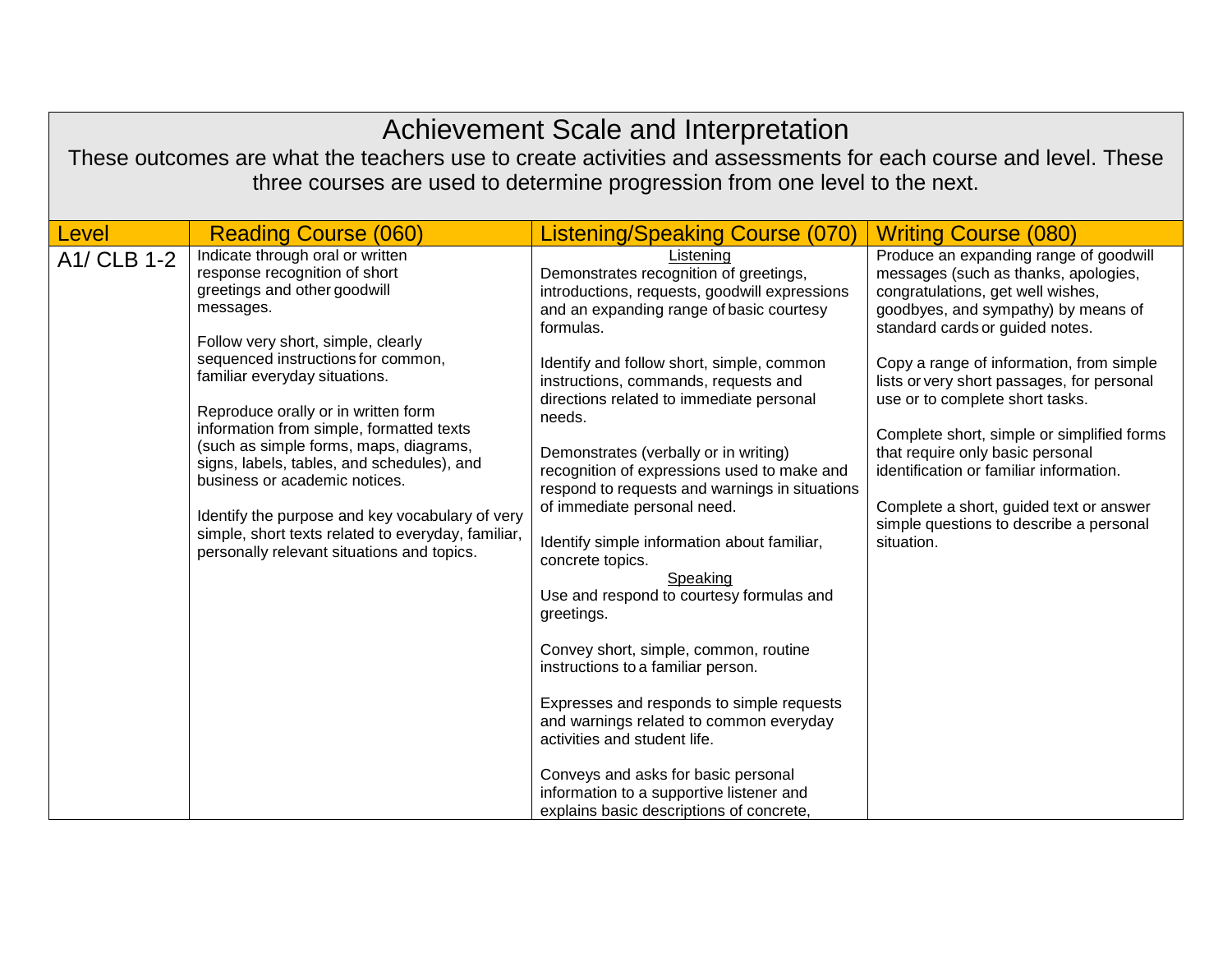|              |                                                                                                                                                                                                                                                                                                                                                                                                                                                                                                                                                                                                                                                                                                                                                                                                                                                                                                                                                                                                                                                                                                                                                                                                | familiar objects in a few short words or                                                                                                                                                                                                                                                                                                                                                                                                                                                                                                                                                                                                                                                                                                                                                                                                                                                                                                                                                                                                                                                                                                                        |                                                                                                                                                                                                                                                                                                                                                                                                                                                                                                                                           |
|--------------|------------------------------------------------------------------------------------------------------------------------------------------------------------------------------------------------------------------------------------------------------------------------------------------------------------------------------------------------------------------------------------------------------------------------------------------------------------------------------------------------------------------------------------------------------------------------------------------------------------------------------------------------------------------------------------------------------------------------------------------------------------------------------------------------------------------------------------------------------------------------------------------------------------------------------------------------------------------------------------------------------------------------------------------------------------------------------------------------------------------------------------------------------------------------------------------------|-----------------------------------------------------------------------------------------------------------------------------------------------------------------------------------------------------------------------------------------------------------------------------------------------------------------------------------------------------------------------------------------------------------------------------------------------------------------------------------------------------------------------------------------------------------------------------------------------------------------------------------------------------------------------------------------------------------------------------------------------------------------------------------------------------------------------------------------------------------------------------------------------------------------------------------------------------------------------------------------------------------------------------------------------------------------------------------------------------------------------------------------------------------------|-------------------------------------------------------------------------------------------------------------------------------------------------------------------------------------------------------------------------------------------------------------------------------------------------------------------------------------------------------------------------------------------------------------------------------------------------------------------------------------------------------------------------------------------|
|              |                                                                                                                                                                                                                                                                                                                                                                                                                                                                                                                                                                                                                                                                                                                                                                                                                                                                                                                                                                                                                                                                                                                                                                                                | phrases.                                                                                                                                                                                                                                                                                                                                                                                                                                                                                                                                                                                                                                                                                                                                                                                                                                                                                                                                                                                                                                                                                                                                                        |                                                                                                                                                                                                                                                                                                                                                                                                                                                                                                                                           |
| A2 / CLB 3-4 | Demonstrate through spoken and written<br>interaction and production simple personal<br>social messages (such as invitations, thanks,<br>apologies, quick updates and arrangements)<br>within predictable contexts of daily experience.<br>Identify and follow short, simple, clearly<br>sequenced instructions and instructional texts<br>for familiar everyday situations and identify<br>common structures and vocabulary used.<br>Identify and demonstrate through writing or<br>speaking understanding of information from<br>simple formatted texts (such as forms, tables,<br>schedules and directories).<br>Identify and demonstrate through writing or<br>speaking understanding of information from<br>short business or academic texts (such as<br>brochures, notices, form letters and flyers).<br>Identify and demonstrate through writing or<br>speaking understanding of the purpose, main<br>idea, key information and specific details in<br>simple, short texts related to everyday familiar<br>and personally relevant situations and topics.<br>Demonstrate the ability to effectively use<br>simple standard reference texts (such as<br>dictionaries and encyclopedias). | Listening<br>Identify short social exchanges containing<br>introductions, casual small talk and leave-<br>taking.<br>Identify and follow common,<br>sequentially presented instructions and<br>directions related to familiar, everyday<br>situations of personal relevance.<br>Demonstrate (verbally or through writing)<br>comprehension of short communication<br>intended to influence or persuade others in<br>familiar, everyday situations and student life.<br>Demonstrate (verbally or through writing)<br>comprehension of short descriptive or<br>narrative communication on topics of personal<br>relevance.<br>Speaking<br>Use a range of courtesy formulas and some<br>casual small talk in short one-on-one or small<br>group interactions and simple phone calls.<br>Conveys a set of simple, common, routine<br>instructions and directions to a familiar person.<br>Express and respond to a range of<br>requests and offers (such asgetting<br>assistance, and asking for, offering,<br>accepting or rejecting goods or<br>services.) and information about needs<br>and feelings related to common<br>everyday activities and student life. | Produces short, personal, informal social<br>messages on topics related to familiar<br>everyday situations.<br>Copy or record an expanded range of<br>information from short texts for personal<br>use.<br>Complete simple forms that require basic<br>personal or familiar information and some<br>responses to simple questions.<br>Write simple business or academic<br>messages<br>Write a short paragraph to describe a<br>familiar situation, event, personal<br>experience or future plan.<br>Write a short simple imaginary text. |
|              |                                                                                                                                                                                                                                                                                                                                                                                                                                                                                                                                                                                                                                                                                                                                                                                                                                                                                                                                                                                                                                                                                                                                                                                                |                                                                                                                                                                                                                                                                                                                                                                                                                                                                                                                                                                                                                                                                                                                                                                                                                                                                                                                                                                                                                                                                                                                                                                 |                                                                                                                                                                                                                                                                                                                                                                                                                                                                                                                                           |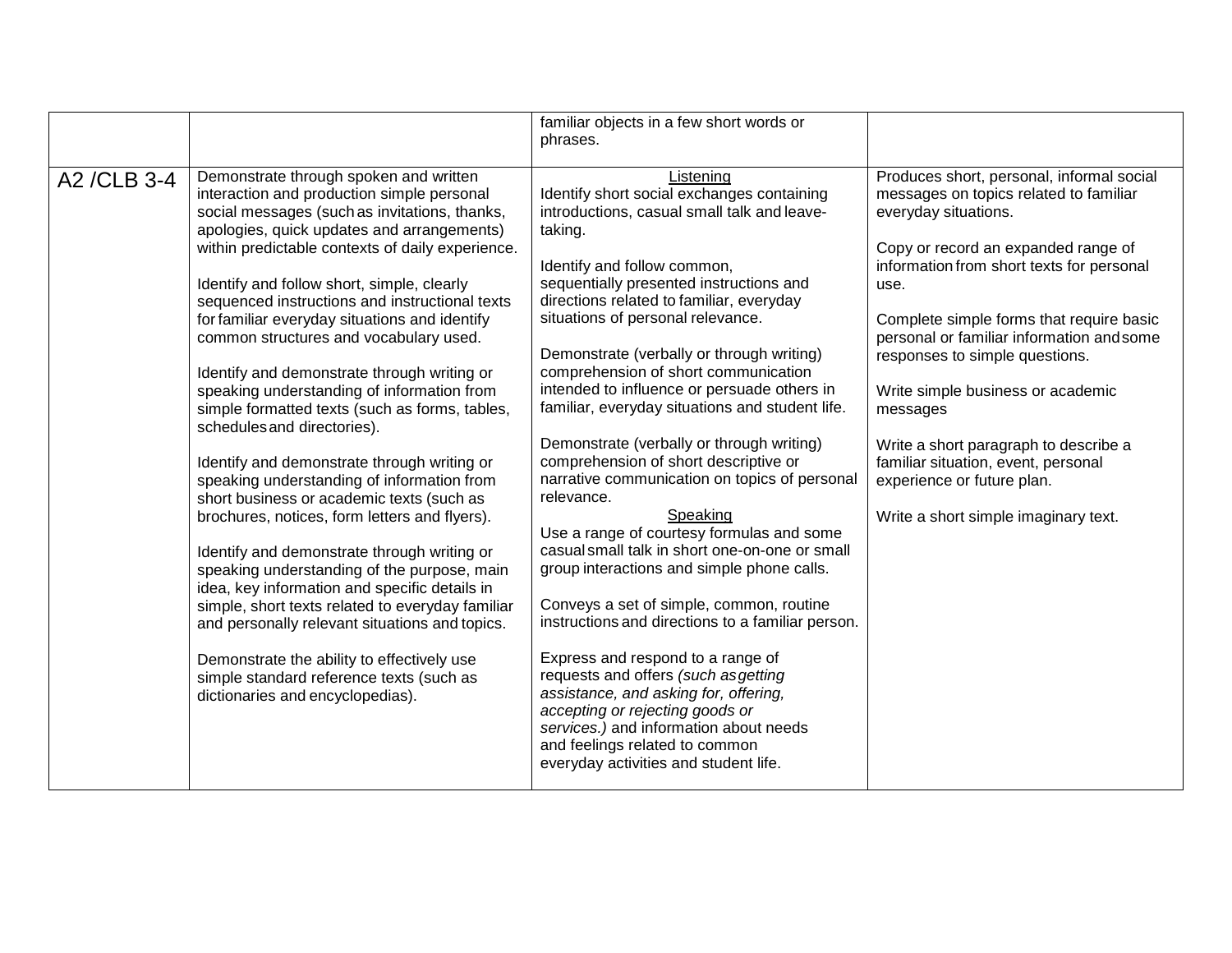| Produces personal messages in short,<br>Identify moderately complex social messages<br><b>B1/ CLB 5-6</b><br>Listening<br>formal, and informal correspondence for<br>Identify common social exchanges (such as<br>(such as those conveying announcements,<br>an expanding range of everyday social<br>cancellations of arrangements and apologies)<br>openings and closings, making and cancelling<br>purposes (such as expressing<br>related to a personal experience, academic, or<br>of appointments, apologies, regrets, excuses,<br>congratulations, thanks, apologies, or<br>a familiar context.<br>and problems in reception and<br>offering assistance).<br>communication).<br>Identify and follow moderately complex<br>Reproduces short, factual oral discourse<br>instructions and instructional texts for multistep<br>Identify and follow moderately<br>(such as live or recorded phone messages,<br>complex directions and instructions<br>procedures related to everyday situations,<br>pre-recorded public information lines,<br>for technical or non-technical tasks.<br>where the sequence must be inferred.<br>podcasts and short presentations) as notes<br>Demonstrate (verbally or through writing)<br>or messages.<br>Locate and use 2 or 3 pieces of information<br>comprehension of moderately complex<br>from moderately complex formatted texts (such<br>communication intended to influence or<br>Summarizes a page of information to an<br>as maps, course calendars, directories or<br>outline or summary<br>persuade (such as suggestions, advice,<br>website navigation menus).<br>encouragements and requests) in everyday,<br>personally relevant situations.<br>Write short business or academic<br>Identify information from moderately complex<br>correspondence for routine purposes.<br>business or academic texts containing advice,<br>Demonstrate (verbally or through writing)<br>requests or detailed specifications.<br>comprehension of short group<br>Complete forms requiring detailed personal<br>interactions/discussions on familiar topics and<br>information.<br>Demonstrate (verbally or in writing)<br>descriptive/narrative monologues or<br>understanding of moderately complex<br>Write 1-3 connected paragraphs to<br>presentations on generally familiar and<br>descriptive or narrative texts on familiar or<br>relate a familiar sequence of events, a<br>relevant topics.<br>academic topics.<br>story, a detailed description, or a<br>Speaking<br>comparison of people, things, routines<br>Participate in routine social conversations for<br>Interpret information contained in formatted<br>or simple procedures.<br>some everyday purposes (such as apologies,<br>texts (such as diagrams, tables, graphs or<br>excuses, expressing opinions, and making<br>website navigation menus).<br>suggestions or arrangements) and short<br>phone calls.<br>Access, locate and compare 2 or 3 pieces of<br>information from online reference sources.<br>Conveys sequential instructions and<br>directions for everyday activities and<br>processes. |  | Conveys brief descriptions of personal<br>experiences, situations or simple processes, |  |
|-------------------------------------------------------------------------------------------------------------------------------------------------------------------------------------------------------------------------------------------------------------------------------------------------------------------------------------------------------------------------------------------------------------------------------------------------------------------------------------------------------------------------------------------------------------------------------------------------------------------------------------------------------------------------------------------------------------------------------------------------------------------------------------------------------------------------------------------------------------------------------------------------------------------------------------------------------------------------------------------------------------------------------------------------------------------------------------------------------------------------------------------------------------------------------------------------------------------------------------------------------------------------------------------------------------------------------------------------------------------------------------------------------------------------------------------------------------------------------------------------------------------------------------------------------------------------------------------------------------------------------------------------------------------------------------------------------------------------------------------------------------------------------------------------------------------------------------------------------------------------------------------------------------------------------------------------------------------------------------------------------------------------------------------------------------------------------------------------------------------------------------------------------------------------------------------------------------------------------------------------------------------------------------------------------------------------------------------------------------------------------------------------------------------------------------------------------------------------------------------------------------------------------------------------------------------------------------------------------------------------------------------------------------------------------------------------------------------------------------------------------------------------------------------------------------------------------------------------------------------------------------------------------------------------------------------------------------------------------------------------------------------------------------------------------------------------------------------------------------------|--|----------------------------------------------------------------------------------------|--|
|                                                                                                                                                                                                                                                                                                                                                                                                                                                                                                                                                                                                                                                                                                                                                                                                                                                                                                                                                                                                                                                                                                                                                                                                                                                                                                                                                                                                                                                                                                                                                                                                                                                                                                                                                                                                                                                                                                                                                                                                                                                                                                                                                                                                                                                                                                                                                                                                                                                                                                                                                                                                                                                                                                                                                                                                                                                                                                                                                                                                                                                                                                                   |  | such as getting goods or services.                                                     |  |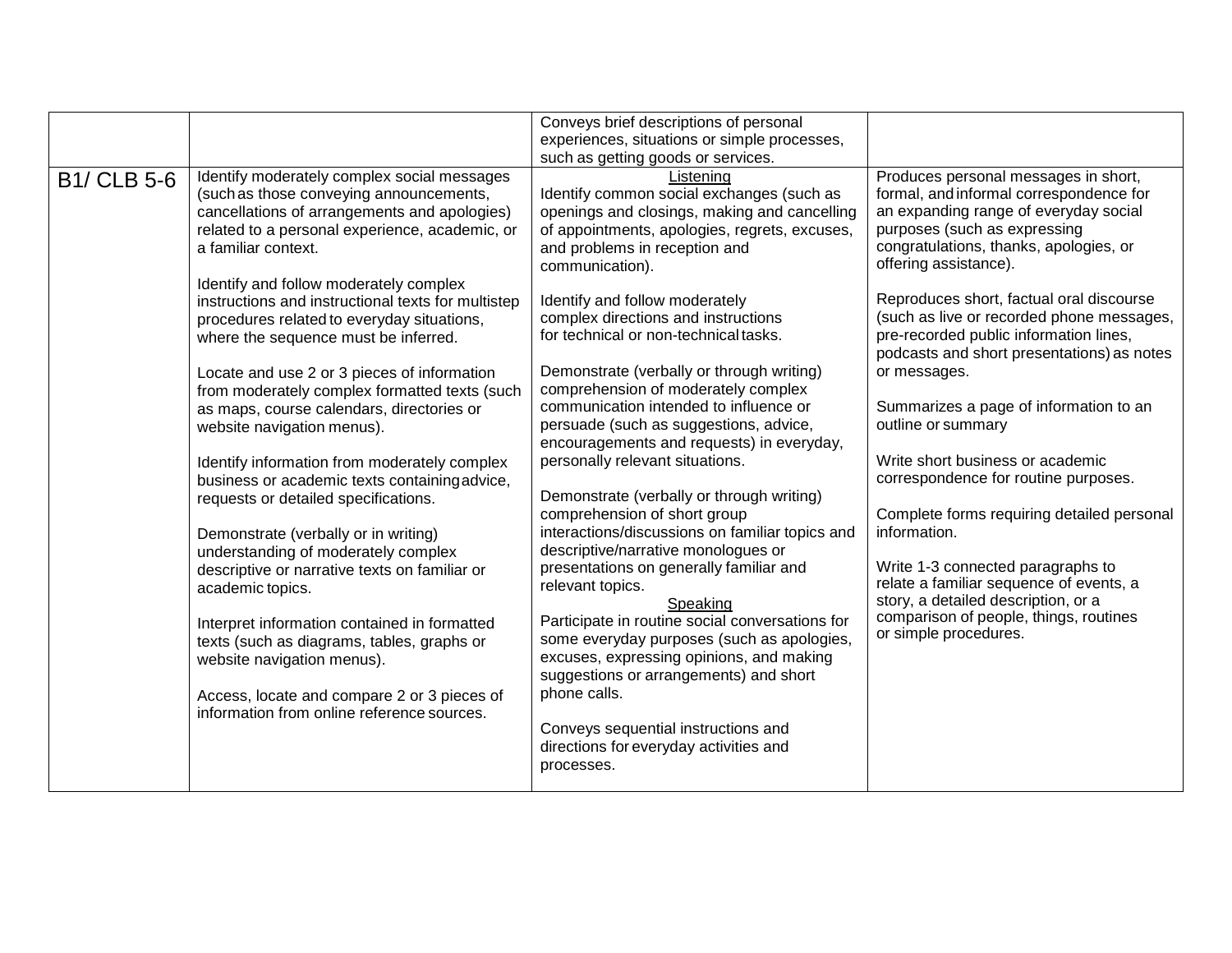|                   |                                                                                        | Express and respond to informal and             |                                                                                   |
|-------------------|----------------------------------------------------------------------------------------|-------------------------------------------------|-----------------------------------------------------------------------------------|
|                   |                                                                                        | somewhat formal suggestions and indirect        |                                                                                   |
|                   |                                                                                        | requests.                                       |                                                                                   |
|                   |                                                                                        | Ask for and give information in some detail;    |                                                                                   |
|                   |                                                                                        | express opinions, feelings, obligation, ability |                                                                                   |
|                   |                                                                                        | and certainty one-on-one and in small group     |                                                                                   |
|                   |                                                                                        | discussions or meetings.                        |                                                                                   |
|                   |                                                                                        | Give detailed presentations about               |                                                                                   |
|                   |                                                                                        | sequences of events; incidents in the past,     |                                                                                   |
|                   |                                                                                        | present or future; simple processes; or to      |                                                                                   |
|                   |                                                                                        | describe or compare things such as people       |                                                                                   |
|                   |                                                                                        | and places.                                     |                                                                                   |
| <b>B2/CLB 7-8</b> | Identify moderately complex social messages                                            | Listening                                       | Produce personal messages in formal and                                           |
|                   | (such as those conveying general opinions,                                             | Identify moderately complex social exchanges    | informal correspondence for an expanded                                           |
|                   | assessments of current events or situations,                                           | (such as expressions of and responses to        | range of social purposes (such as                                                 |
|                   | and responses to complaints or sympathy).                                              | gratitude, hopes, appreciation, complaints,     | expressing and responding to experiences,                                         |
|                   |                                                                                        | disappointment, satisfaction, dissatisfaction,  | clarifying a conflict, or giving reassurance).                                    |
|                   | Identify and follow extended, moderately                                               | approval, disapproval, formal welcomes and      |                                                                                   |
|                   | complex, multistep instructions and<br>instructional or academic texts for established | farewells, condolences and congratulations).    | Reproduce oral discourse about                                                    |
|                   |                                                                                        | Identify and follow extended multistep          | established procedures (given in a live<br>demonstration, over the phone, or from |
|                   | (set) procedures related to specialized tasks.                                         | directions or instructions for academic or non- | pre-recorded audio or video material) into                                        |
|                   | Locate, integrate and use 3 or 4 pieces of                                             | academic tasks.                                 | notes that can be used to write                                                   |
|                   | information from moderately complex formatted                                          |                                                 | instructions.                                                                     |
|                   | texts.                                                                                 | Demonstrate (verbally or through writing)       |                                                                                   |
|                   |                                                                                        | comprehension of communication intended to      | Summarize a text of up to about 2 pages to                                        |
|                   | Identifies information from moderately complex                                         | influence or persuade (such as extended         | an outline or summary.                                                            |
|                   | business or academic texts containing                                                  | warnings, threats, suggestions,                 |                                                                                   |
|                   | proposals, recommendations and statements                                              | recommendations and proposed solutions) in      | Write business or service correspondence                                          |
|                   | of rules, regulations or policies.                                                     | situations related to personal decisions or to  | for an expanding range of purposes (such                                          |
|                   |                                                                                        | academic or work-related issues in own field.   | as giving information in memoranda,                                               |
|                   | Demonstrate (verbally and in writing) an                                               |                                                 | documenting work done, indicating a                                               |
|                   | understanding of moderately complex                                                    | Demonstrate (verbally or through writing)       | problem, requesting a change, or                                                  |
|                   | extended descriptions, feature articles, reports,                                      | comprehension of group interactions about       | requesting information).                                                          |
|                   | and narrations.                                                                        | abstract and complex ideas on familiar topics   |                                                                                   |
|                   |                                                                                        | and extended monologues or presentations        | Write 3-5 connected paragraphs to relate a                                        |
|                   |                                                                                        | on topics that are generally familiar and       | historical event, provide a detailed                                              |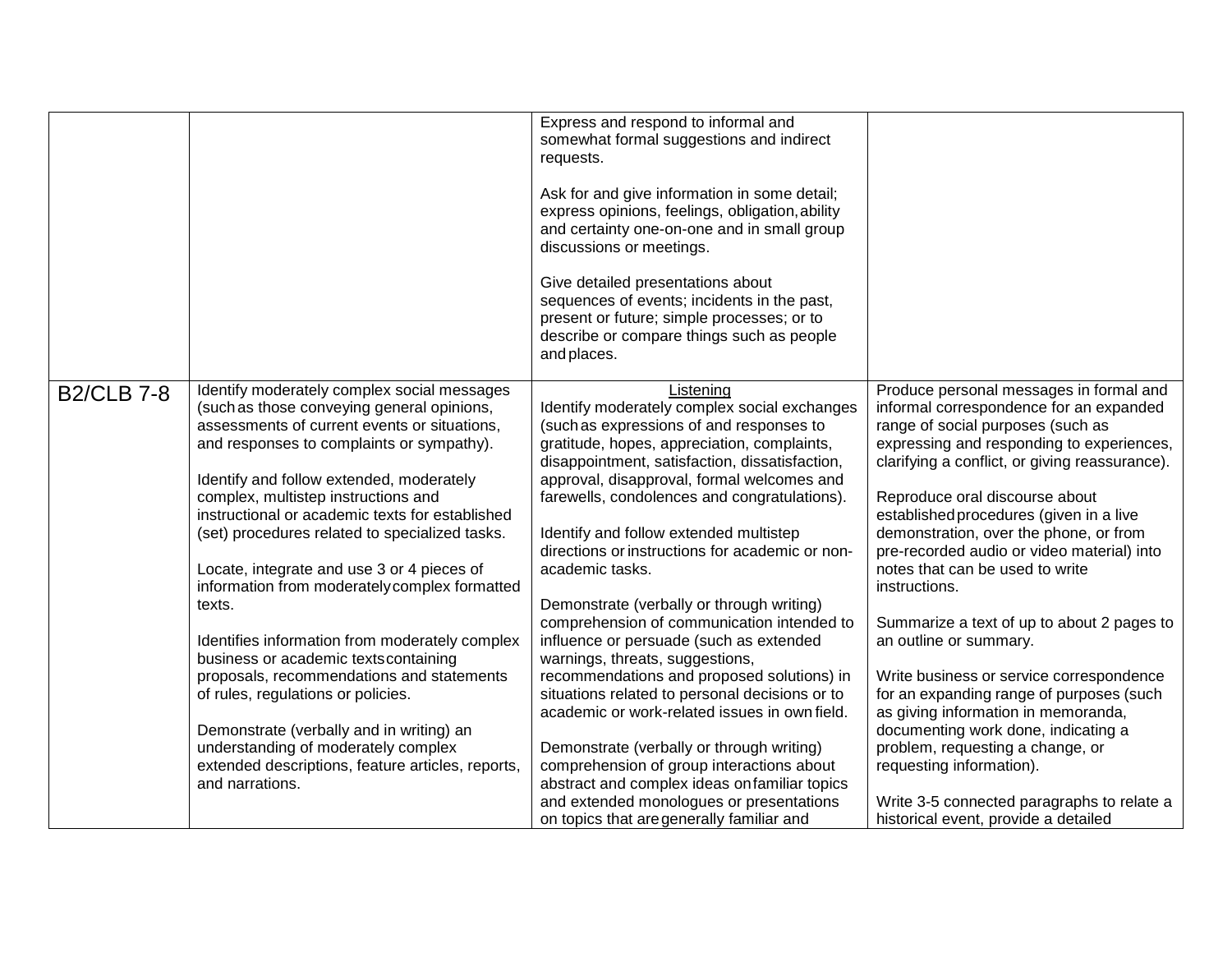|                        | Interpret information contained in moderately<br>complex formatted texts (such as tables,<br>graphs, diagrams and website navigation<br>menus).<br>Access, locate and integrate several pieces of<br>information from relevant online reference<br>sources. | related to general knowledge or<br>academic/work-related issues in own field.<br>Speaking<br>Participate in less routine social conversations<br>for most everyday purposes (such as<br>expressing and responding to empathy,<br>clarifying conflicts, and providing reassurance)<br>and brief professional phone calls.<br>Convey instructions and directions for a broad<br>range of academic and non-academic tasks,<br>procedures and processes.<br>Propose or recommend solutions to problems<br>in a familiar area.<br>Convey detailed information; express and<br>qualify opinions or concerns; present<br>solutions and options; indicate opposition<br>or support for a stand in one-on-one<br>interactions and small group discussions<br>or meetings.<br>Give presentations to describe and<br>explain structures, systems or<br>processes based on research. | description of a phenomenon, explain a<br>procedure, or express and analyze<br>opinions on a familiar abstract topic.<br>Write a paragraph to explain information in<br>a table, graph, flow chart or diagram. |
|------------------------|-------------------------------------------------------------------------------------------------------------------------------------------------------------------------------------------------------------------------------------------------------------|--------------------------------------------------------------------------------------------------------------------------------------------------------------------------------------------------------------------------------------------------------------------------------------------------------------------------------------------------------------------------------------------------------------------------------------------------------------------------------------------------------------------------------------------------------------------------------------------------------------------------------------------------------------------------------------------------------------------------------------------------------------------------------------------------------------------------------------------------------------------------|----------------------------------------------------------------------------------------------------------------------------------------------------------------------------------------------------------------|
| <b>C1/CLB 9-</b><br>10 | Identify complex written communication (such<br>as editorials, letters to the editor, personal<br>essays and fiction) conveying stated and<br>unstated values and assumptions.<br>Identify and summarize complex instructional                              | Listening<br>Identify complex communication including<br>attitudes, emotions, motivations, and<br>intentions.<br>Identify and follow complex multistep                                                                                                                                                                                                                                                                                                                                                                                                                                                                                                                                                                                                                                                                                                                   | Express a range of personal and<br>business messages in semi-formal or<br>formal correspondence with a sense<br>of audience, formality and language<br>appropriate to the occasion, intent<br>and context.     |
|                        | texts about familiar procedures.<br>Identify and accurately interpret information<br>from multiple complex texts to inform significant<br>decisions.                                                                                                        | directions and instructions for less-familiar<br>procedures in some urgent or demanding<br>situations.<br>Demonstrate (verbally or in writing)<br>recognition of content, values and                                                                                                                                                                                                                                                                                                                                                                                                                                                                                                                                                                                                                                                                                     | Reproduce complex information and ideas<br>from multiple sources as functional notes,<br>outlines or summaries for personal use or<br>for defined audiences.                                                   |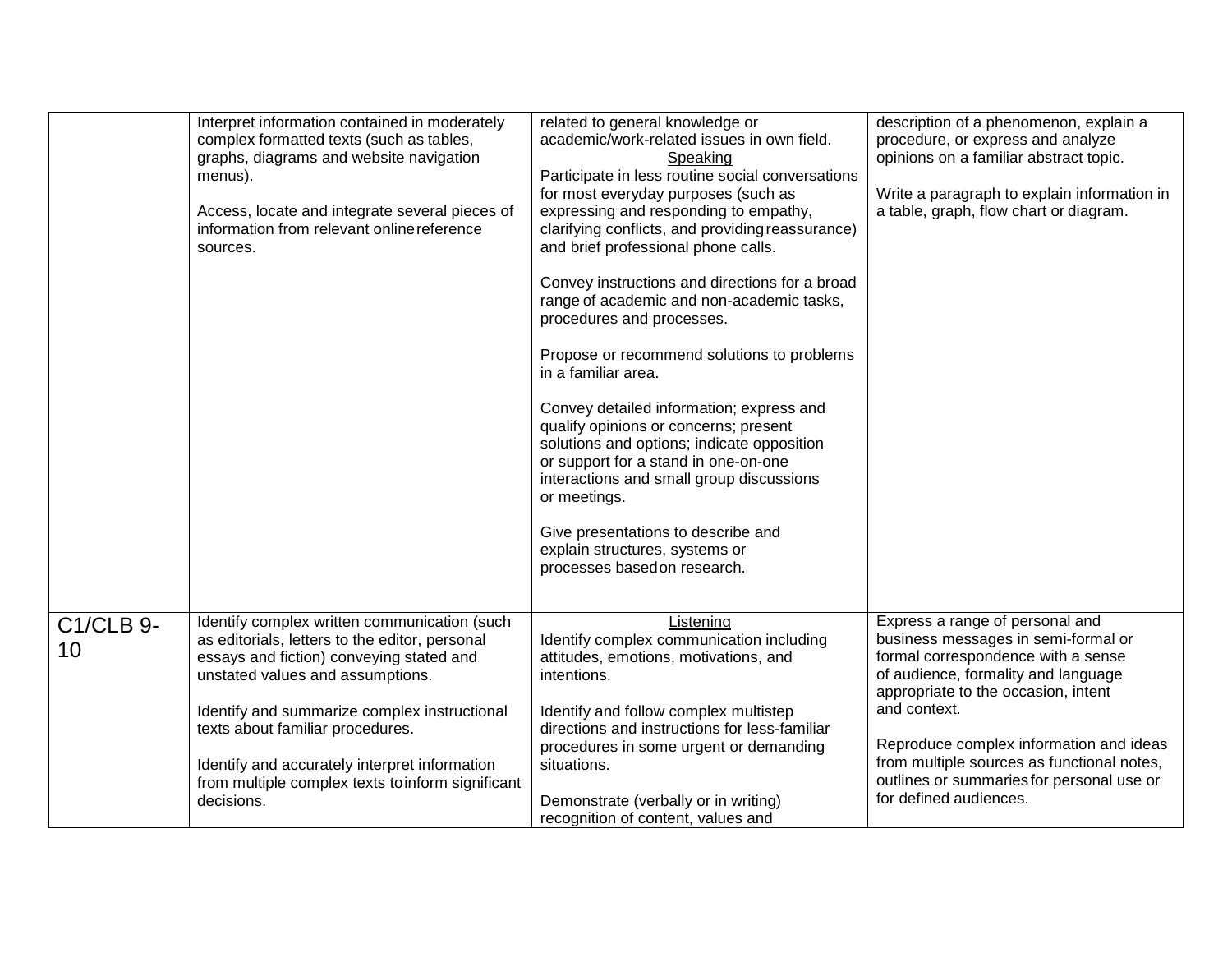| Identify, summarize and evaluate the           | assumptions in communication intended to       | Write business or service correspondence     |
|------------------------------------------------|------------------------------------------------|----------------------------------------------|
| development of arguments in complex texts      | influence or persuade.                         | for a broad range of purposes (such as       |
| (such as lengthy research papers, problem-     |                                                | making and responding to requests for        |
| solution essays or persuasive articles).       | Demonstrate (verbally or in writing)           | information, services or products).          |
|                                                | comprehension of complex expository or         |                                              |
| Interpret and summarize information and ideas  | argumentative exchanges or discussions         | Write short reports and memos to convey      |
| contained in complex formatted texts.          | between several speakers.                      | suggestions, recommendations, requests       |
|                                                | Speaking                                       | and updates.                                 |
|                                                | Use and evaluate an expanding range of         |                                              |
| Illustrate a complex search of relevant online | personal and business interactions that        | Complete extensive complex forms and         |
| reference sources to research a topic.         | involve needs, feelings and attitudes (such as | documents with pre-set formats.              |
|                                                | perceived hostility, blame, sarcasm or         |                                              |
|                                                | condescension).                                | Write coherent texts (such as essays,        |
|                                                |                                                | reports or narratives) to relate events from |
|                                                | Co-facilitate or contribute to discussions or  | the past to describe and compare complex     |
|                                                | debates in large formal groups.                | ideas, phenomena or processes, or to         |
|                                                |                                                | express and analyze opinions.                |
|                                                | Convey complex instructions for some           |                                              |
|                                                | academic and non-academic tasks,               |                                              |
|                                                | procedures and processes in somewhat           |                                              |
|                                                | demanding situations.                          |                                              |
|                                                |                                                |                                              |
|                                                | Persuade persons in authority to grant         |                                              |
|                                                | approvals or accept/reject proposals.          |                                              |
|                                                |                                                |                                              |
|                                                | Ask for, give and discuss detailed complex     |                                              |
|                                                | information and opinions to coordinate         |                                              |
|                                                | teamwork assignments, train others, delegate,  |                                              |
|                                                | solve problems, resolve conflicts or make      |                                              |
|                                                | decisions in meetings and business             |                                              |
|                                                | discussions.                                   |                                              |
|                                                |                                                |                                              |
|                                                | Participate in a formal debate.                |                                              |
|                                                |                                                |                                              |
|                                                | Give seminar-style presentations to explain    |                                              |
|                                                | complex concepts and ideas on familiar or      |                                              |
|                                                | researched topics.                             |                                              |